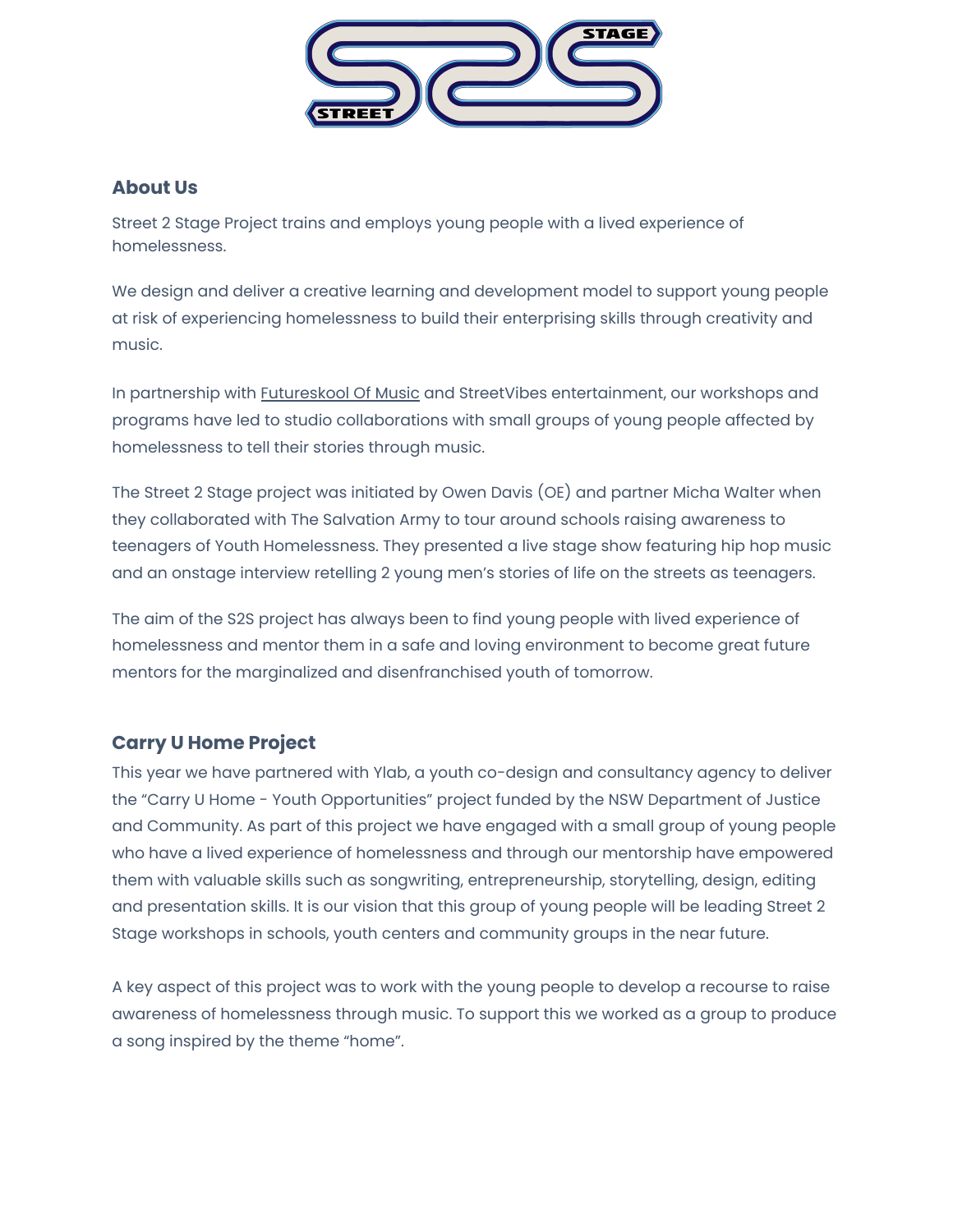

Alongside the launch of this song we are wanting to inspire others who may be / have been affected by homelessness to find their voice through creative expression and are asking everyone to join our social media challenge to support our awareness raising efforts.

# **Over the duration of the project participants:**

- Wrote original lyrics for the song about "Home".
- Collaborated with and supported each other, offering feedback and helpful input.
- Attended studio to record raps and be guided by mentor, OE.
- Used design and editing tools suggested by mentors to promote their own music and art.
- Joined various group zoom sessions to discuss the project, build the song and online content.
- Developed emotional intelligence skills by speaking about personal issues and stories which enabled us to grow together as a community.
- Reached out to the mentors for emotional support and guidance as well as for practical, music related and production assistance.

## **Partnerships**

Supporting Street 2 Stage in the delivery of the "Carry U Home - Youth Opportunities' ' Project was Ylab and the FutureSkool of Music.

#### **Ylab**

YLab is a co-design and consulting social enterprise that brings together young people with diverse lived experiences and partners to design solutions to complex problems. Our model for co-design brings together those with lived experienced and technical expertise to design tailored and lasting solutions that shape a better world for young people.

## **FutureSkool of Music**

Futureskool of Music is an education and music production studio that has partnered with Street 2 Stage to offer their recording facility, mixing and mastering services, production of original music, design and animation services, mindset coaching, DJ and sound services for live and virtual workshops among other administrative and entrepreneurial skills.

During our time spent with the participants on the Street2Stage Project , we were able to offer more than just music production and songwriting skills. We were able to coach participants